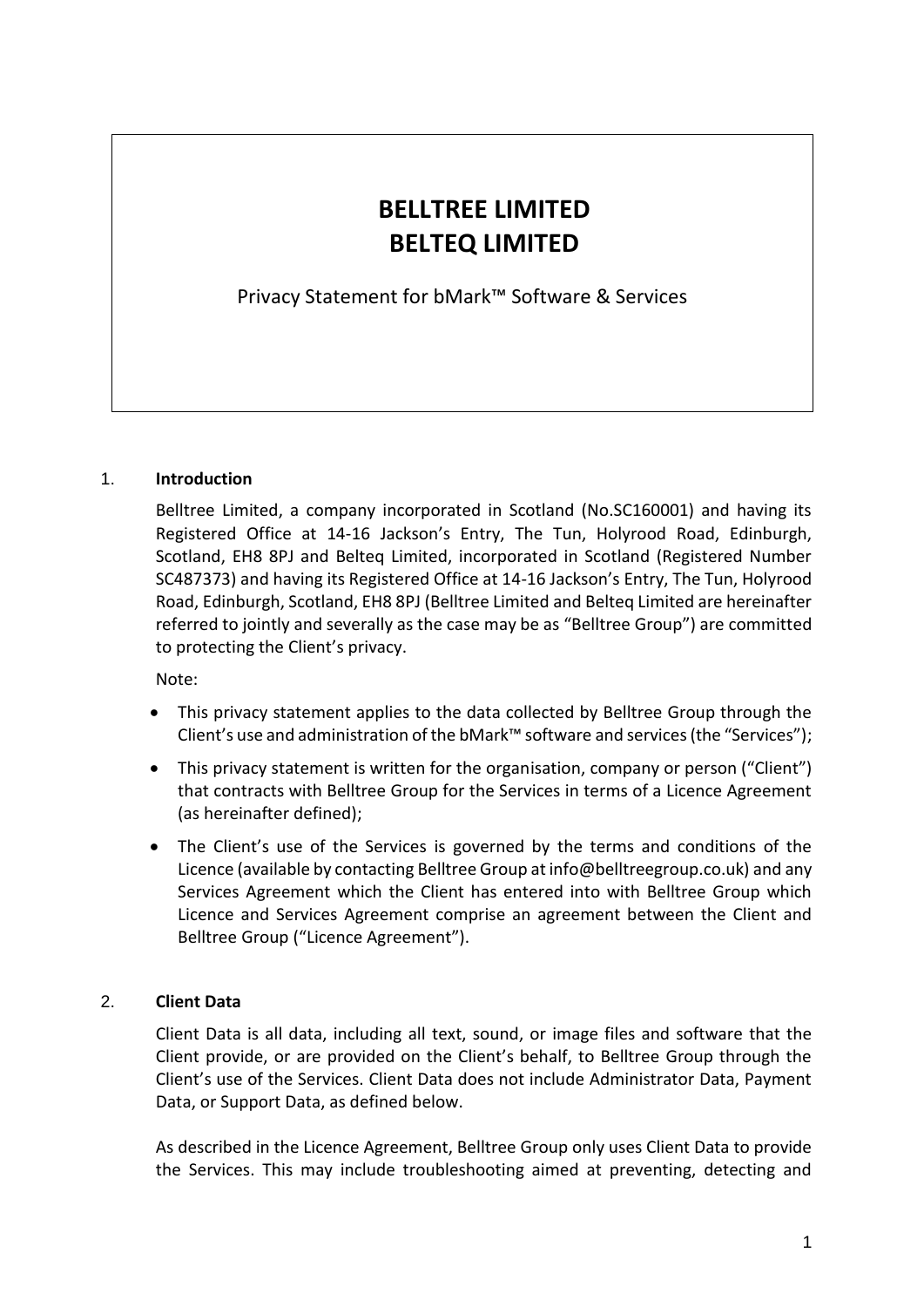repairing problems affecting the operation of the Services and the improvement of features that involve the detection of, and protection against, emerging and evolving threats to the user (such as malware or spam).

## 3. **Administrator Data**

Administrator Data is information about administrators (including account contact and subscription administrators) provided during sign-up, purchase, or administration of the Services. This may include name, address, phone number, and email address, whether collected at initial purchase or later during management of the Services.

Administrator Data is used to complete the transactions the Client requests, administer the Client's account, improve the Services, as well as to detect and prevent fraud. In limited circumstances, Belltree Group may share Administrator Data with third parties for purposes of fraud prevention.

Belltree Group may contact the Client to provide information about new subscriptions, billing and other important updates about the Services, including security or other technical matters. The Client will not be able to unsubscribe from these communications. Subject to the Client's contact preferences, Belltree Group may also contact the Client regarding information and offers about other Belltree Group products and services, or to request the Client's feedback about the Services.

#### 4. **Support Data**

Support Data is the information Belltree Group collects when the Client submits a support request or runs an automated or remote access diagnostic support programme or login, including information about hardware, software, and other details related to the support incident, such as: contact or authentication information, e-mail, SMS or other forms of correspondence regarding a support issue, information about the condition of the computer and the application when the fault occurred and during diagnostics, system and registry data about software installations and hardware configurations, and error-tracking files.

Support may be provided through phone, e-mail, or other forms of correspondence or communication. Belltree Group may use Remote Access (RA), with the Client's permission, to temporarily navigate the Client's desktop. Phone conversations, online chat sessions, or RA sessions with support professionals may be recorded and/or monitored. For RA, the Client may also access the recording after the Client's session. For Online Chat or RA, the Client may end a session at any time of the Client's choosing. Belltree Group uses Support Data in the same way as Belltree Group uses the Client's information, as described in this privacy statement. Additionally, Belltree Group uses Support Data to resolve the Client's support incident and for training purposes.

#### 5. **Cookies & Similar Technologies**

The Services use "cookies," small text files placed on a device's hard disk by a web server. Most web browsers automatically accept cookies, however, the Client has the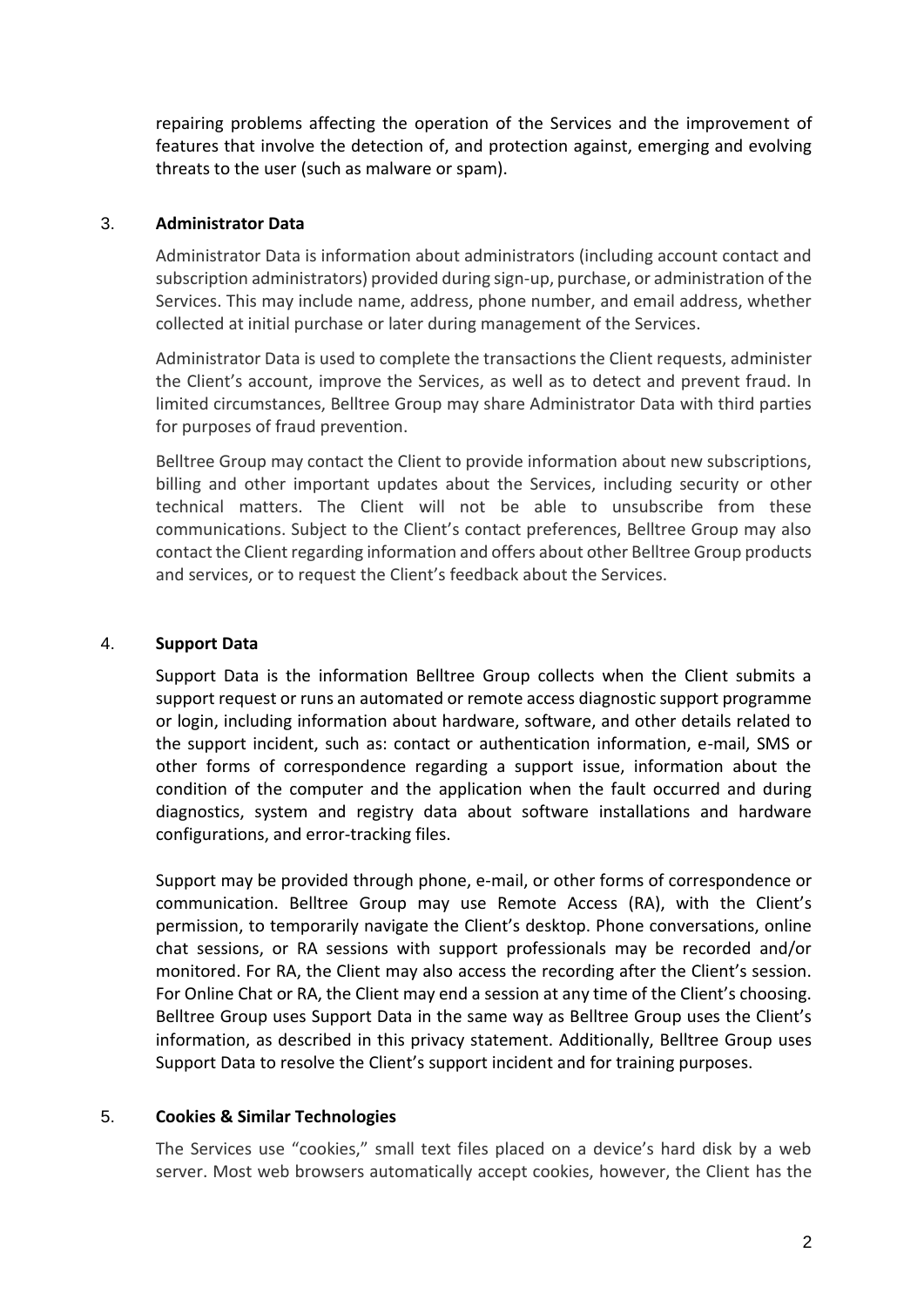option of modifying the Client's browser settings to block or limit the use of cookies; however if the Client blocks the cookies used by the Services, this may impair the functionality of the Services.

It is recommended that the Client ensures that its internet browser is up-to-date and that it consults the help and guidance provided by the developer of your internet browser if it is unsure about adjusting privacy settings.

The Client can choose to delete Cookies at any time however the Client may lose any information that enables it to access the Services quickly and efficiently including, but not limited to, personalisation settings.

The Services may use cookies and similar technologies, such as web beacons, for the following purposes:

- Storing users' preferences and settings.
- Sign-in, authentication, and fraud detection.
- Site analytics.
- By using the Services the Client consents to the use of cookies and such similar technologies.

## 6. **Sharing The Client's Information**

Belltree Group will not disclose Client Data, Administrator Data or Payment Data ("the Client's information") outside of Belltree Group or its controlled subsidiaries and affiliates except as the Client directs, as may be described in the License Agreement or as described in this privacy statement.

- Belltree Group occasionally contracts with other companies to provide services (such as customer support) on Belltree Group's behalf. Belltree Group may provide these companies with access to the Client's information where necessary for their engagement. These companies are required to maintain the confidentiality of the Client's information and are prohibited from using it for any purpose other than that for which they are engaged by Belltree Group.
- Belltree Group will not disclose Client Data to a third party (including law enforcement, other government entity, or civil litigant; excluding Belltree Group's subcontractors) except as the Client directs or unless required by law. Should a third party contact Belltree Group with a request for Client Data, Belltree Group will attempt to redirect the third party to request the data directly from the Client. As part of that process, Belltree Group may provide the Client's contact information to the third party. If compelled to disclose Client Data to a third party, Belltree Group will use reasonable endeavours to notify the Client in advance of a disclosure unless legally prohibited.
- Belltree Group may share Administrator Data or Payment Data with third parties for purposes of fraud prevention or to process payment transactions, as further described in this statement.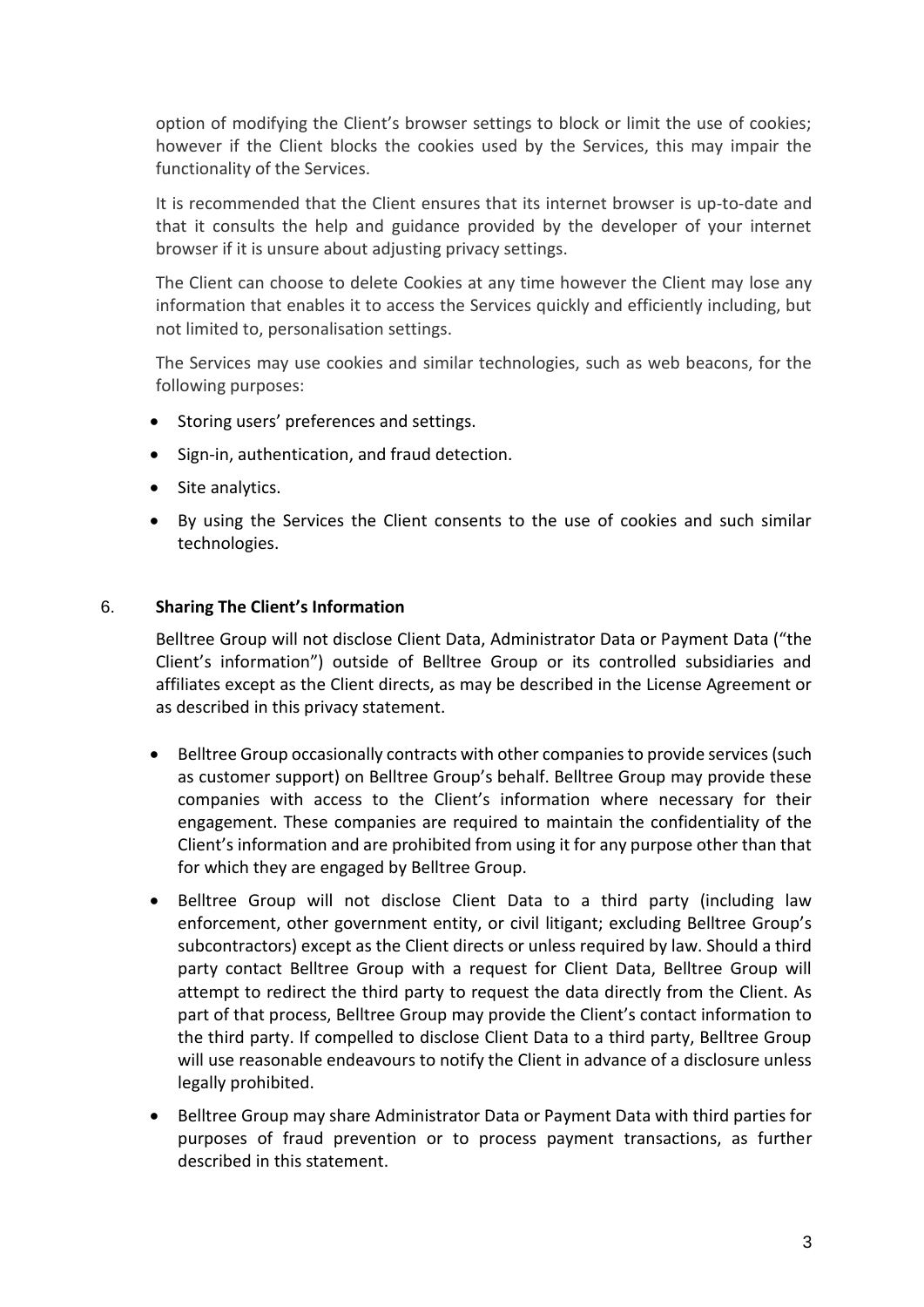• Belltree Group will not substantively respond to data protection and privacy requests from the Client's users without the Client's prior written consent, unless required by applicable law.

## 7. **Security**

If Belltree Group becomes aware of any unlawful access to any Client Data stored on Belltree Group's equipment or in Belltree Group's facilities, or unauthorised access to such equipment or facilities resulting in loss, disclosure, or alteration of Client Data (each a "Security Incident"), Belltree Group will: (a) notify the Client of the Security Incident; (b) investigate the Security Incident and provide the Client with information about the Security Incident; and (c) take reasonable steps to mitigate the effects and to minimize any damage resulting from the Security Incident.

The Client agrees that:

- An unsuccessful Security Incident will not be subject to this Section. An unsuccessful Security Incident is one that results in no unauthorised access to Client Data or to any of Belltree Group's equipment or facilities storing Client Data. This may include, without limitation, pings and other broadcast attacks on firewalls or edge servers, port scans, unsuccessful log-on attempts, denial of service attacks, packet sniffing (or other unauthorized access to traffic data that does not result in access beyond IP addresses or headers) or similar incidents.
- Belltree Group's obligation to report or respond to a Security Incident under this Section is not and will not be construed as an acknowledgement by Belltree Group of any fault or liability with respect to the Security Incident.
- Notification of a Security Incident, if any, will be delivered to one or more of the Client's administrators by any means Belltree Group select, including via email. It is the Client's sole responsibility to ensure the Client's administrators provide Belltree Group with up to date contact information.

#### 8. **Trial Period**

Trials of the Services are provided for the purpose of testing the Services before purchase. Belltree Group may temporarily retain the Client's information collected during a trial after the end of the trial period to improve the Client's customer experience in the event that the Client later decides to purchase the Services. However, the Client's information may be deleted by Belltree Group at any time after the end of the Services trial period.

#### 9. **Data Location**

The Client's Services' data will be stored and processed in the European Economic Area.